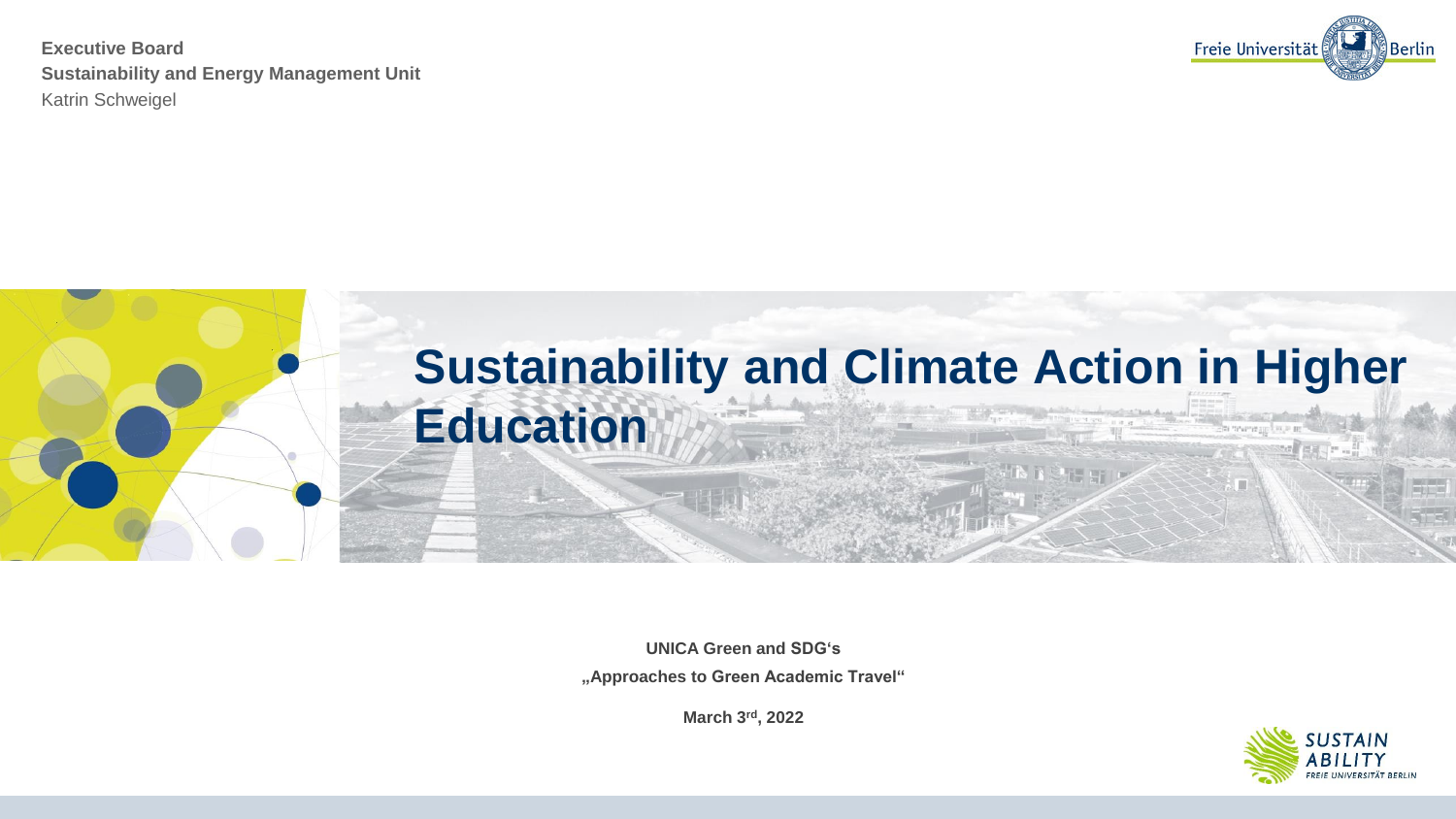## **Sustainability and Climate Action in Higher Education**

*"[Sustainability] is a problem in which the discovery and dissemination of knowledge will play a critical role. And it is a problem that must be faced … in ways that universities are uniquely suited to model."* 

*Drew Gilpin Faust, President of Harvard University, 2007-2018*

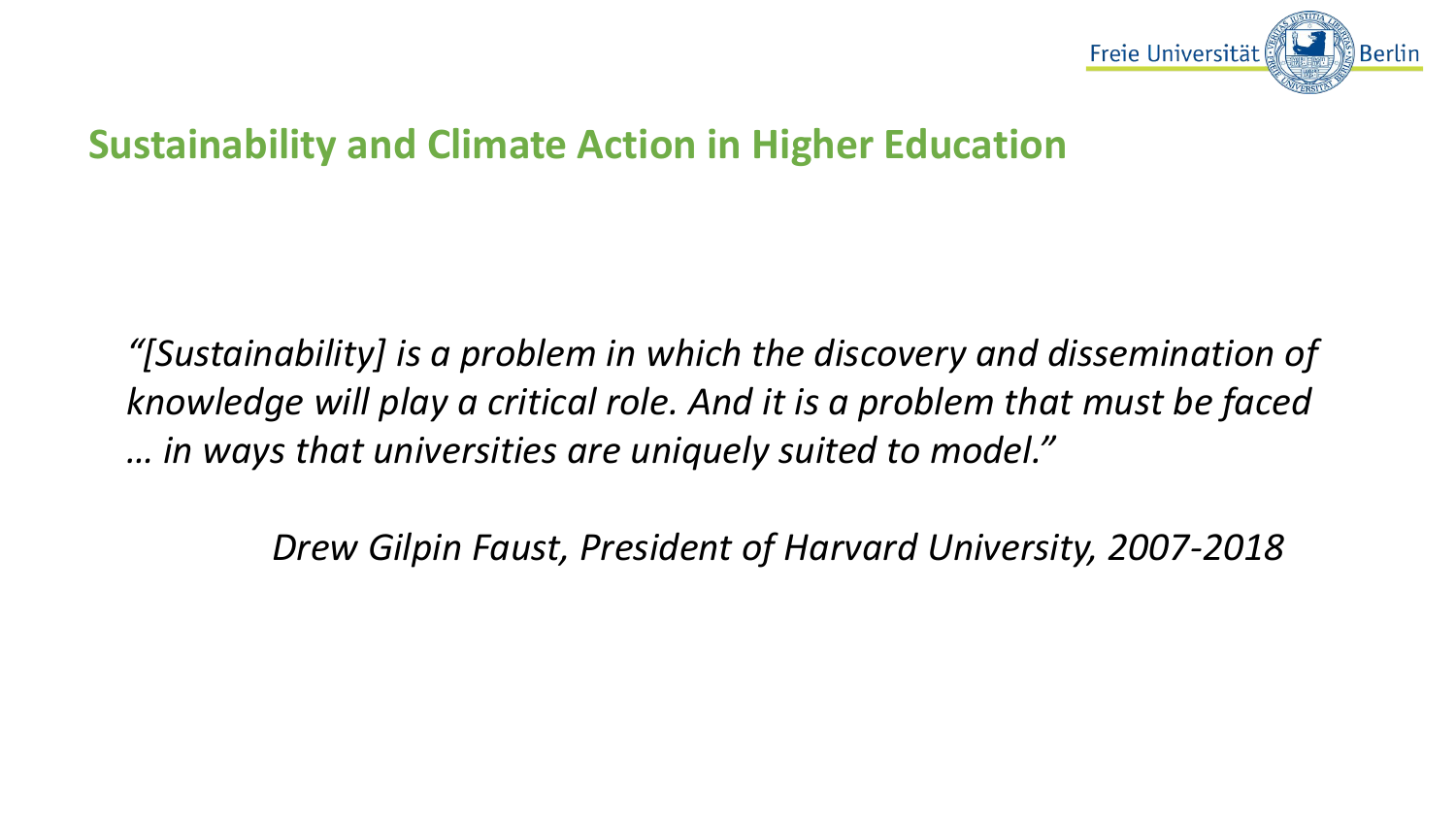## **Whole Institution Approach**

### **Research Teaching Research Teaching**

## **Management & Management & Campus Campus**

Contributions to research and to Contributions to research and to solutions of global future solutions of global future questions questions (e.g. climate crisis, biodiversity (e.g. climate crisis, biodiversity loss, limited natural resources, loss, limited natural resources, social inequalities) social inequalities)

Integration of sustainability Integration of sustainability within the curricula within the curricula

Empowering students to gain the Empowering students to gain the required knowledge and skills for required knowledge and skills for shaping sustainable development shaping sustainable development

Reducing environmental impacts Reducing environmental impacts in buildings, green IT, energy in buildings, green IT, energy efficiency, management systems, efficiency, management systems, procurement, HR, community procurement, HR, community engagement, green business engagement, green business travel etc. travel etc.

## Strengthening inter- and transdisciplinary approaches Strengthening inter- and transdisciplinary approaches

Universities as living labs Universities as living labs and learning communities for sustainability and learning communities for sustainability

**Sustainability as a holistic approach Sustainability as a holistic approach Dialogue with university community & public outreach Continuous improvement process Dialogue with university community & public outreach Continuous improvement process**



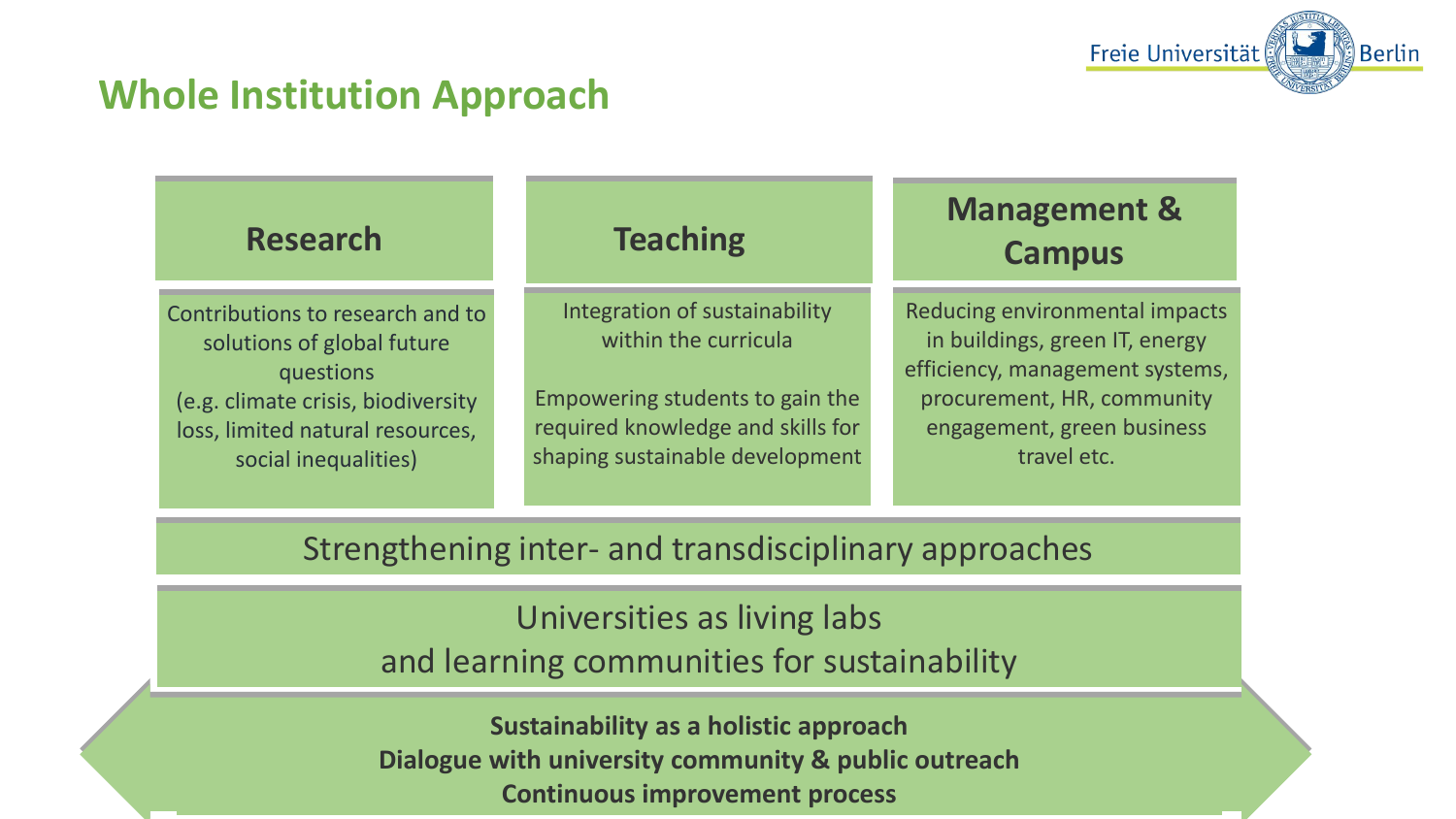## **Climate Emergency Declarations and Climate Action Plans in Higher Education**

More and more universities are setting ambitious goals in the areas of sustainability and climate change mitigation, e.g. Race to Zero for Universities and Colleges is a global campaign to rally leadership and action in the education sector:





Berlin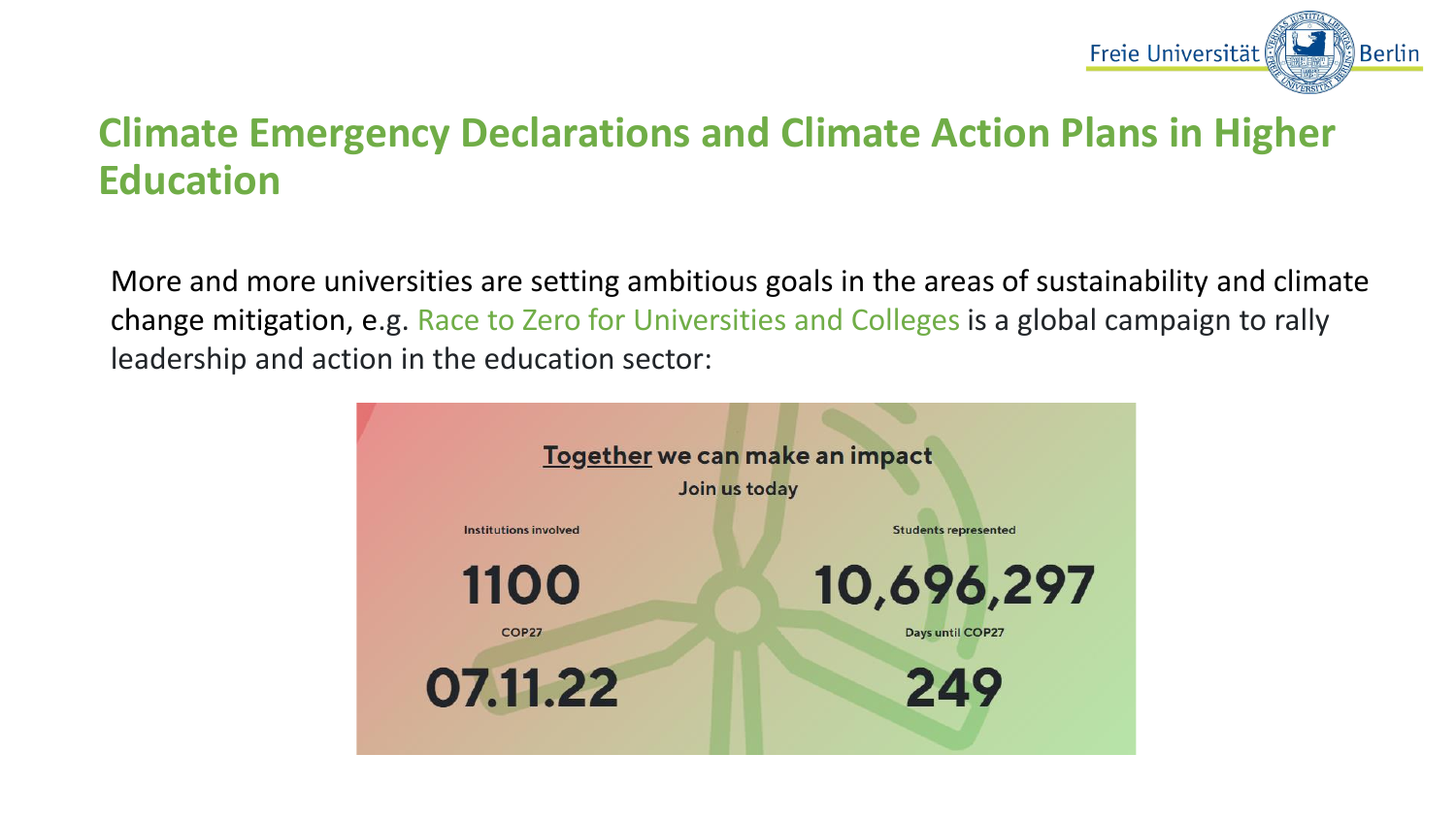## **Climate Emergency Declarations and Climate Action Plans in Higher Education**

Freie Universität Berlin declared a state of climate emergency in December 2019. The Executive Board of the university passed a resolution acknowledging the university's responsibility for climate protection and formulating seven far-reaching goals focusing on the whole university. Among other things, the university aims to become climate neutral by 2025.

| <b>Areas</b>                                                              | <b>Measures / Comments</b>                                                                                                                                                                                                                       |  |  |  |  |  |  |
|---------------------------------------------------------------------------|--------------------------------------------------------------------------------------------------------------------------------------------------------------------------------------------------------------------------------------------------|--|--|--|--|--|--|
| <b>Improving Energy Efficiency</b><br>on Campus by 10%                    | Continuation of energy efficiency activities<br>$\bullet$                                                                                                                                                                                        |  |  |  |  |  |  |
| Increasing the use<br>of renewable energy<br>(installation & procurement) | Installation of additional photovoltaic and solar thermal plants on campus<br>$\bullet$<br>Purchase of carbon neutral district heating,<br>Switch from natural gas to biogas (partially)                                                         |  |  |  |  |  |  |
| <b>Sustainable mobility</b><br>(in esp. business trips)                   | Defining a reduction goal for flight emissions<br>$\bullet$<br>Establishing a sustainability-compliant business travel policy<br>Extending virtual communication and conferences<br>Creating an internal climate fund for promoting new projects |  |  |  |  |  |  |
| <b>Internal Offset Projects</b><br>(e.g. plant coal project)              | Production of compost and plant coal from green and organic waste, feasibility study<br>$\bullet$<br>shows a potential of 2,800 tons of negative emissions                                                                                       |  |  |  |  |  |  |
| <b>Ideas and Innovation</b><br><b>Management System</b>                   | Promoting climate protection projects and living labs on campus as well as additional<br>$\bullet$<br>ideas for carbon offset mechanisms, addressing research, teaching, transfer and<br>campus                                                  |  |  |  |  |  |  |



**Berlin**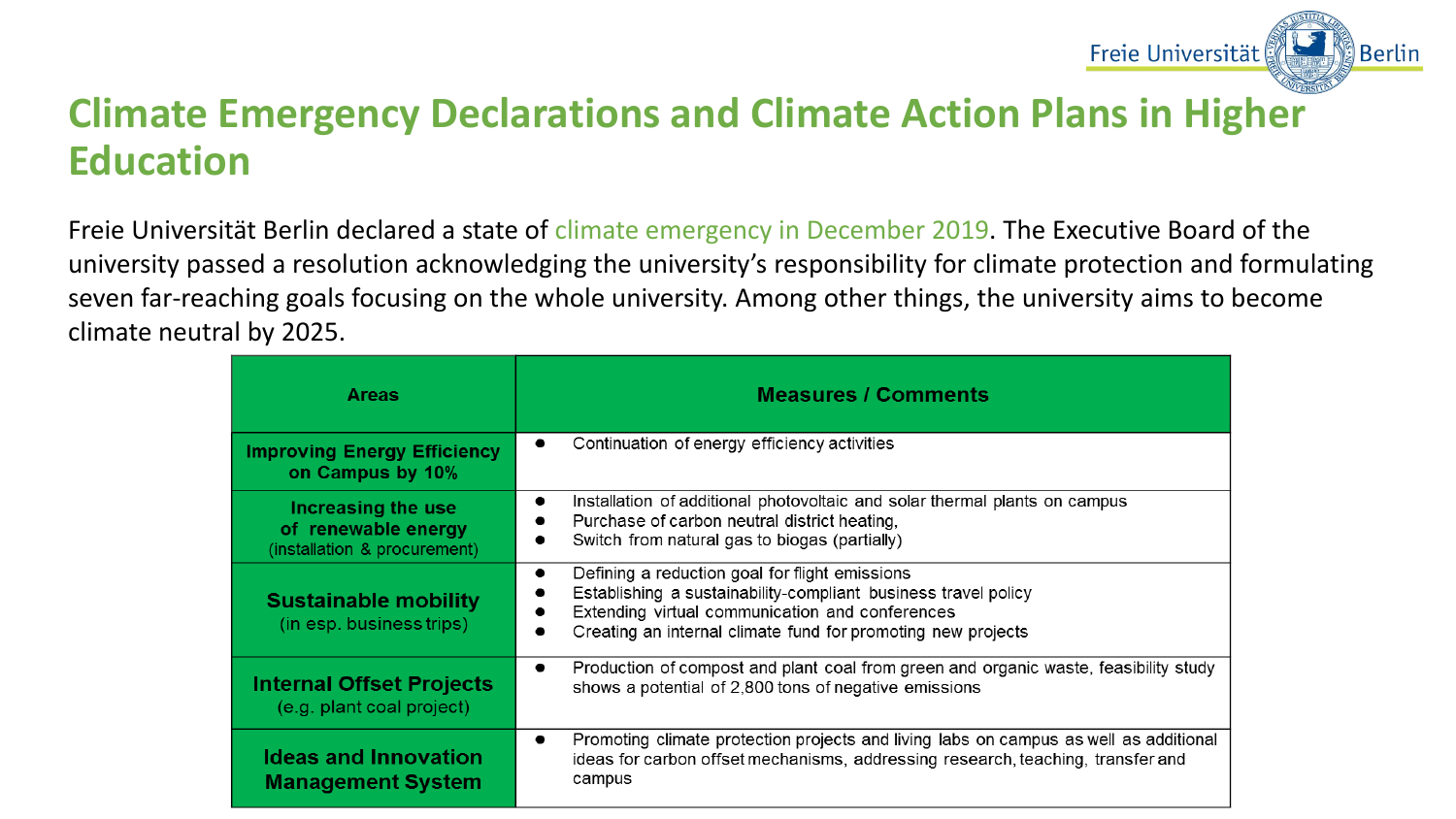# **The Role of Academic Travel**

 $\mathrm{CO}_2$ -Emissions in tons 2018/19, based on the average of energy consumption in 2018 and 2019

|                                                                                                    | District  <br>heating<br>in t | $ $ al gas<br>in t | LINatur   Heating   Energy<br>oil<br>in t | in t           | Vehicle<br><b>Fleet in <math>t^*</math></b> | <b>Campus</b><br>$\mathop{\mathsf{in}}$ t | <b>Business</b><br>travel<br>in t<br>(flights only**) | <b>Business</b><br>travel in t<br>(train, bus, car) | Paper<br>in t | <b>Total</b><br>in t |
|----------------------------------------------------------------------------------------------------|-------------------------------|--------------------|-------------------------------------------|----------------|---------------------------------------------|-------------------------------------------|-------------------------------------------------------|-----------------------------------------------------|---------------|----------------------|
| CO <sub>2</sub> -emissions according to<br>supplier information $/$<br>electricity supply contract | 2.063                         | 5.101              | 80                                        | $\overline{0}$ | 190                                         | 7.433                                     | 3.798                                                 | 190                                                 | 71            | 11.492               |
| in percent<br>(campus only)                                                                        | 27,7%                         | 68,6%              | 1,1%                                      | 0,0%           | 2,6%                                        | 100,0%                                    |                                                       |                                                     |               |                      |
| in percent<br>(campus and business travel)                                                         | 17,9%                         | 44,4%              | 0,7%                                      | $0,0\%$        | 1,7%                                        | 64,7%                                     | 33,1%                                                 | 1,7%                                                | 0,6%          | 100,0%               |

Business trips, vehicle fleet and heating oil according to CO<sub>2</sub> values of the Federal Environment Agency, district heating, natural gas and electricity according to CO<sub>2</sub> values of the energy suppliers or the corresponding supply contracts



\*about 680.000 km/a (2016/17)

\*\* Flights accounted for by the travel cost center, excluding student mobility.